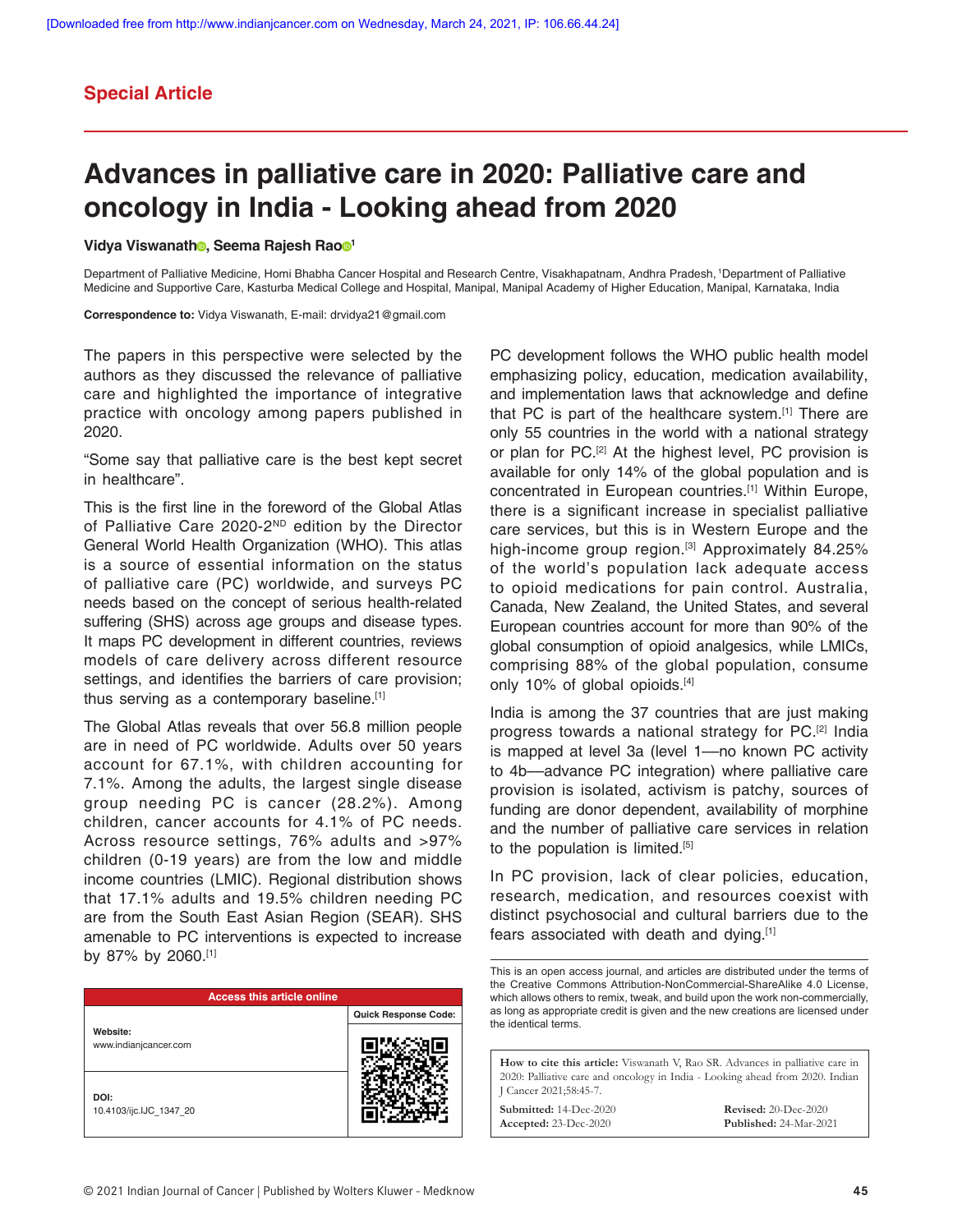Compounding the problem is the confusion associated with terminology and referral patterns to palliative care. From the modern hospice movement in the 1960s, PC has transitioned into a medical discipline, which is now a global priority. The evolving definitions, euphemistic terminology, upstream migration from end-of-life care to early palliative care, and the multidisciplinary approach has blurred boundaries and caused uncertainty within and between specialities in medicine.<sup>[6]</sup> Though PC has a positive effect on quality of life and medical costs,<sup>[7]</sup> it is an end speciality and physician views play a key role in triggering PC referrals and impacting care provision.

A recent globally highlighted systematic review explores how the oncologists' views impact referral to PC. Reluctance to refer to PC was triggered by the oncologist's inability to accept therapeutic failure and by the negative connotation that arises out of PC being associated with death and dying. For the oncologist, referral to PC symbolizes loss of hope and a breakdown of a long-standing therapeutic relationship. Along with lack of trust in the competence of the PC provider, these factors act as major barriers for successful integration of PC.[8] A survey of oncologists' views in China cited lack of knowledge regarding PC among oncologists in the developing world as a major factor that impedes referral. The inequitable distribution of power, with oncologists acting as gatekeepers for referral to PC, and their view of PC as a service to be offered only after cessation of cancer-directed therapy has further hindered referral to palliative care.<sup>[9]</sup> The sociocultural milieu, families' and patients' expectations and healthcare beliefs discourage discussion of death and dying and preclude healthcare providers', families', and patients' transition into PC.[10] In addition, organizational barriers, lack of legislative policies and legal guidelines, along with limited palliative care resources are major obstacles for PC referral.[8-10]

These obstacles though formidable, are not insurmountable. Majority of the oncologists' perceived PC to be beneficial to the patients and their families and have advocated for its integration into cancer care.[8] Salins *et al.* in their systematic review espouse co-management between PC and oncology teams as a way out of this conundrum.<sup>[8]</sup> This would involve transfer of knowledge and skills between the two teams, focused inter-team communication, and the development of standardized care pathways aligned to the context of care. In addition, enhancing awareness regarding PC through training, legislative policies to support PC programs, and a legal framework to guide

medical care and end-of-life-care (EOLC) decisions will facilitate better PC provision.<sup>[8-10]</sup>

These nuances of integrative practice are pertinent as India is working towards widening education and research in PC across the country and stepping up policies. The International Quality Improvement collaborative-Enable Quality, Improve Patient care–– India (EQuIP-India) has been integrated into the National Cancer Grid (NCG) paving the way for collaborative research and scaling up evidence-based practice in PC.[11]

Sustained, collective work by the Indian Association of Palliative Care, Indian Society for Critical Care Medicine, and the Indian Academy of Neurology $[12]$ has resulted in the drafting of the DNAR––Do Not Attempt Resuscitation by the Indian Council of Medical Research in 2020.<sup>[13]</sup> This position paper guides physicians in making decisions on whether or not to perform cardio-pulmonary resuscitation (CPR) in terminally-ill patients. Some private and public institutions (Kasturba Medical College Manipal, All India Institute of Medical Sciences Delhi)[12] have developed practical procedural guidelines on limiting life sustaining treatment and providing EOLC for patients with terminal illness where continuing aggressive invasive interventions was considered futile. The state of Kerala in its government order has laid down guidelines for brain death declaration and listed the standard clinical procedures to be followed while withdrawing life-support in the event of brain death<sup>[12,14]</sup> Quality EOLC has also been mandated by the National Accreditation Board for Hospitals and Healthcare.

The way forward would be to integrate with all specialities, not just oncology, to strengthen and expand the existing framework and complement services. Then PC could step up from being a secret in healthcare to becoming the secret of better healthcare!

# **Peer-review:**

This article was peer-reviewed by an external referee.

**Financial support and sponsorship** Nil.

# **Conflicts of interest**

There are no conflicts of interest.

#### **ORCID iDs**

**Vidya Viswanath:** https://orcid.org/0000-0002-2035-7467 **Seema Rajesh Rao:** https://orcid.org/0000-0001-8278-3640

# **References**

- 1. Connor S. Global Atlas of Palliative Care. 2<sup>nd</sup> ed. London, UK: World Hospice and Palliative Care Alliance; 2020. 1–119 p.
- 2. Clelland D, van Steijn D, Whitelaw S, Connor S, Centeno C, Clark D. Palliative care in public policy: Results from a Global Survey. Palliat